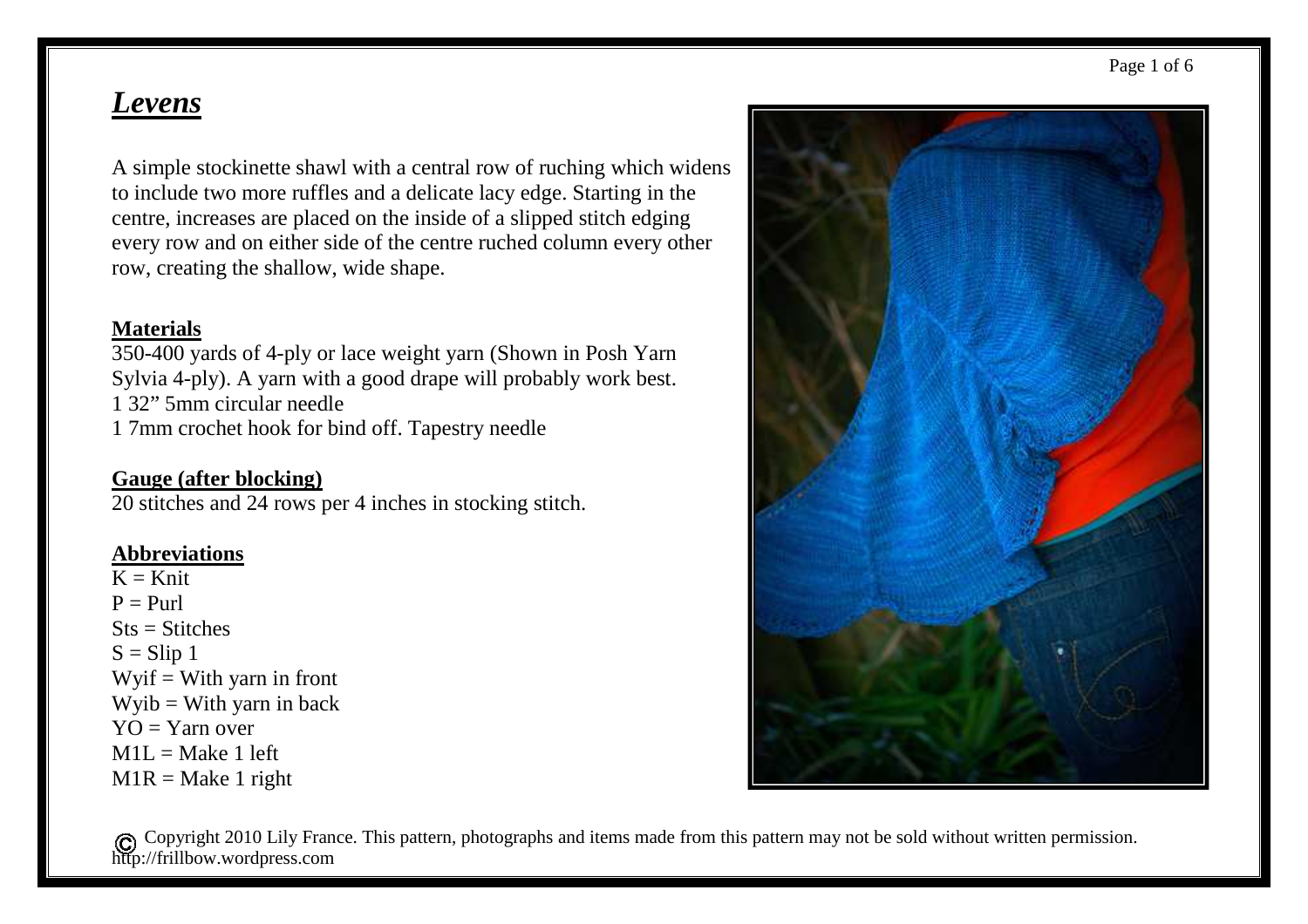PM = Place marker  $SM = Slip$  marker  $K2$ tog = Knit two together  $SSK = Slip$  slip knit  $P2$ tog = Purl two together  $P2$ togTBL = Purl two together through the back loop

# **Techniques**

 M1L: With right needle tip pick up the bar between the stitch just worked and the next stitch on the left needle. Place this stitch on the left needle tip with the right 'leg' of the stitch nearest to you. (The way a normal stitch would.) Knit this stitch through the back loop.

M1R: With right needle tip pick up the bar between the stitch just worked and the left stitch on the left needle. Place this stitch on the left needle tip with the left 'leg' of the stitch nearest to you. (The stitch should be facing a different way to a normal stitch.) Knit this stitch through the front loop, as normal.

Double crochet bind-off: Using crochet hook knit the first stitch on left needle tip as normal. \*Knit next stitch in the same way. Bring yarn clockwise over crochet hook and draw through both stitches on hook. Repeat from \* to end.

## **Notes**

 For all M1's on rows 7 and 11 you will have to lift the 'float' of yarn (which is created by slipping the stitches on the previous row) behind the centre 3 stitches rather than the usual 'bar' between the stitches.

All slipped stitches should be slipped purlwise with the yarn where the pattern specifies.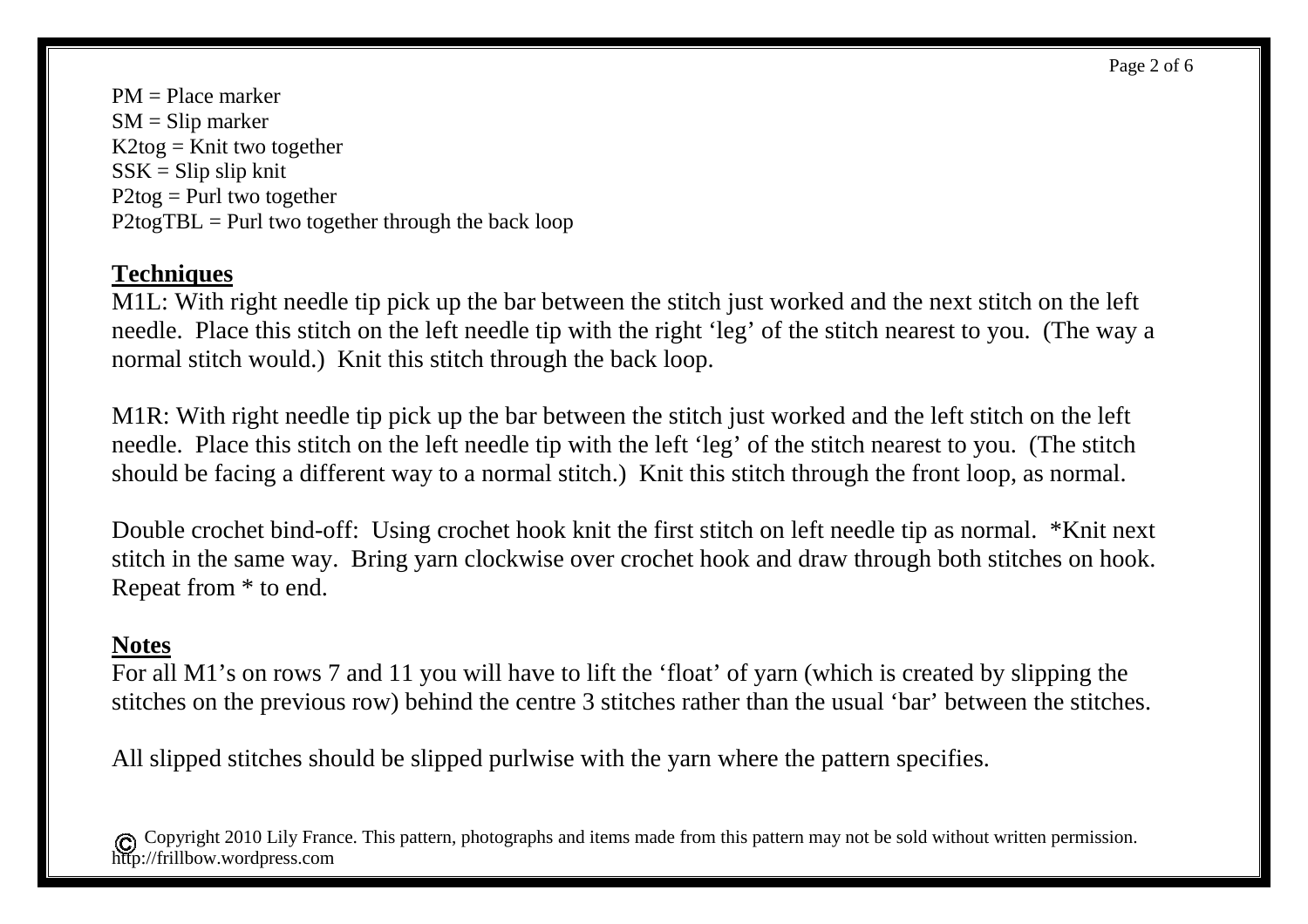Page 3 of 6

### **Measurements**

 The sample shown measures 41 inches cross the wingspan and 9 inches deep in the centre. By adding or subtracting the number of repeats Levens can easily be made bigger or smaller meaning that almost every scrap of yarn can be used up.

# **Directions**

### **Set-up Rows:**

 Cast on 4 sts. Row  $1 (RS) - K4$ Row  $2 - S3$  wyif, K1

 Work rows 1-2 4 times more. Do not turn work at end of last row. With wrong side facing pick up and knit 5 sts along side edge of work (1 stitch between each ridge). Pick up and purl 4 sts along cast on edge. 13 sts.

Begin working main body of shawl as follows:

| <b>Row</b>     | <b>Edge Sts</b> |                 | <b>Centre Sts</b> |                              | <b>Edge Sts</b> | <b>Sts at end</b> |
|----------------|-----------------|-----------------|-------------------|------------------------------|-----------------|-------------------|
| $1$ (RS)       | S3wyib, K1, PM  | YO, K1, M1L     | <b>PM, K3, PM</b> | M1R, K1, YO                  | <b>PM, K4</b>   | $17$ sts          |
| 2              | S3wyif, K1, SM  | YO, P to M      | SM, P3, SM        | P to M, YO                   | SM, K1, P3      | $19$ sts          |
| 3              | S3wyib, K1, SM  | YO, K to M, M1L | SM, K3, SM        | M <sub>1</sub> R, K to M, YO | SM, K4          | $23$ sts          |
| $\overline{4}$ | S3wyif, K1, SM  | YO, P to M      | SM, P3, SM        | P to M, YO                   | SM, K1, P3      | $25$ sts          |
|                |                 |                 |                   |                              |                 |                   |
|                | S3wyib, K1, SM  | YO, K to M, M1L | SM, S3wyib, SM    | M1R, K to M, YO              | SM, K4          | $29$ sts          |
| 6              | S3wyif, K1, SM  | YO, P to M      | SM, S3wyif, SM    | P to M, YO                   | SM, K1, P3      | 31 sts            |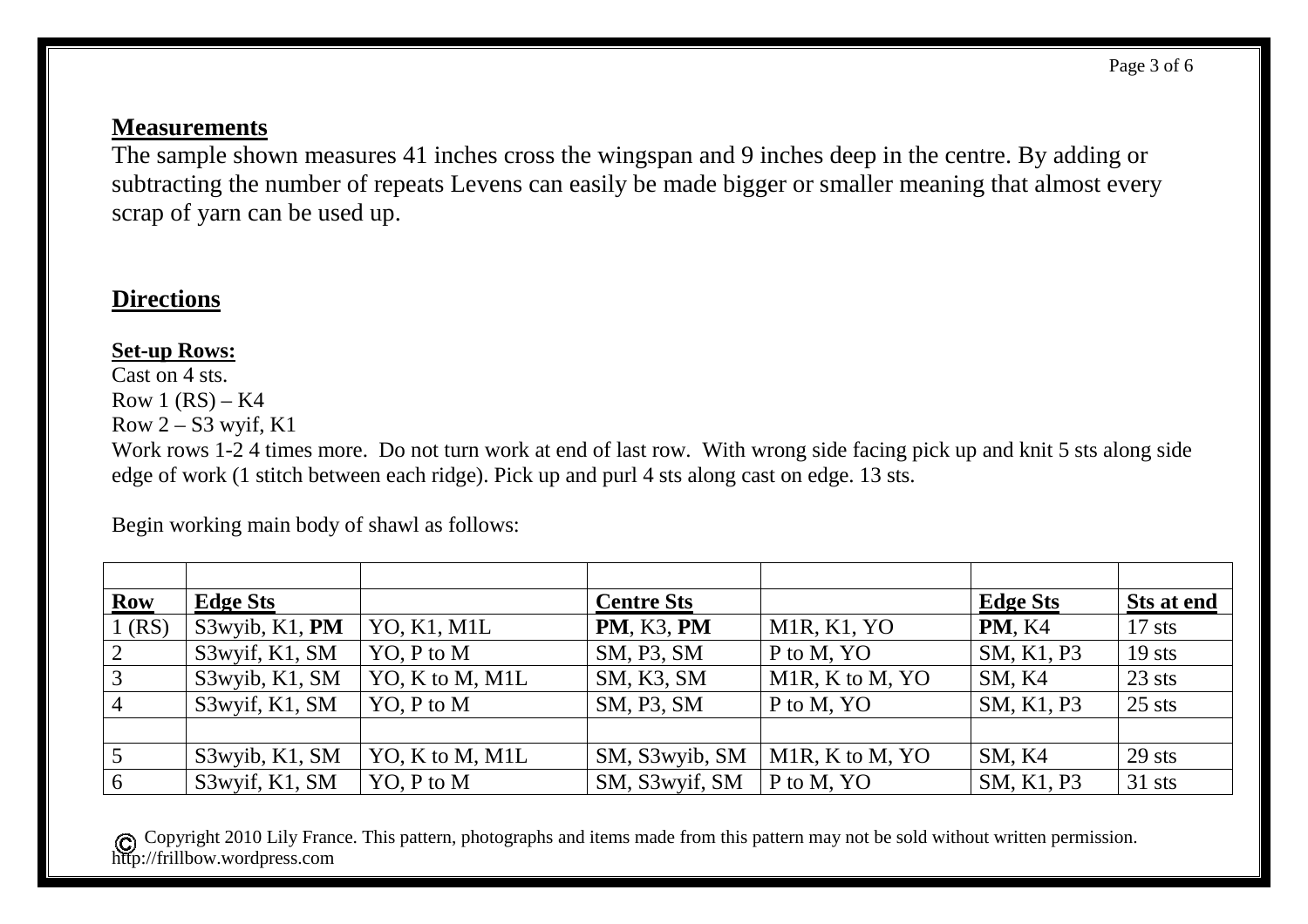Page 4 of 6

|    | S3wyib, K1, SM                 | YO, K to M, M1L                                        | SM, S3wyib, SM | M <sub>1</sub> R, K to M, YO | SM, K4        | $35$ sts  |
|----|--------------------------------|--------------------------------------------------------|----------------|------------------------------|---------------|-----------|
| 8  | S3wyif, K1, SM                 | YO, P to M                                             | SM, P3, SM     | P to M, YO                   | SM, K1, P3    | $37$ sts  |
|    |                                |                                                        |                |                              |               |           |
|    | Repeat rows 5-8 12 times more. |                                                        |                |                              |               |           |
|    | You should now have 181sts.    |                                                        |                |                              |               |           |
|    |                                | Place another 2 markers 25sts in from each end of row. |                |                              |               |           |
| 9  | S3wyib, K1, SM                 | YO, K to M, SM,                                        | SM, S3wyib, SM | M <sub>1</sub> R, K to 3 sts | SM, K4        | 185 sts   |
|    |                                | S3wyib, K to M, M1L                                    |                | before M, S3wyib, K          |               |           |
|    |                                |                                                        |                | to M, YO                     |               |           |
| 10 | S3wyif, K1, SM                 | YO, P to M, SM,                                        | SM, S3wyif, SM | P to 3 sts before M,         | SM, K1, P3    | 187 sts   |
|    |                                | S3wyif, SM, P to M                                     |                | S3wyif, SM, P to M,          |               |           |
|    |                                |                                                        |                | YO                           |               |           |
| 11 | S3wyib, K1, SM                 | YO, K to M, SM,                                        | SM, S3wyib, SM | M1R, K to 3 sts              | <b>SM, K4</b> | $191$ sts |
|    |                                | S3wyib, K to M, M1L                                    |                | before M, S3wyib, K          |               |           |
|    |                                |                                                        |                | to M, YO                     |               |           |
| 12 | S3wyif, K1, SM                 | YO, P to M                                             | SM, P3, SM     | P to M, YO                   | SM, K1, P3    | $193$ sts |
|    |                                |                                                        |                |                              |               |           |
|    |                                |                                                        |                |                              |               |           |

Repeat rows 9-12 8 times for a shawl the size of my sample.

For a larger shawl knit more repeats of Rows 9-12.

**FOR ALL SIZES OF SHAWL** - Work rows 9 and 10 once more.

You should now have 295 sts if you are knitting the standard size shawl.

| <b>Row</b> |                   |                              |                                                 |           |
|------------|-------------------|------------------------------|-------------------------------------------------|-----------|
| 13         | $S3$ wyib, K1, SM | $\vert$ YO, (K2tog, YO) to 1 | SM, S3wyib, SM   M1R, (YO, SSK) to $3$   SM, K4 | $299$ sts |
|            |                   | stitch before M, K1,         | sts before M, S3wyib,                           |           |
|            |                   | SM, S3wyib, (K2tog,          | SM, K1, (YO, SSK)                               |           |
|            |                   | YO) to M, M <sub>1</sub> L   | to M, YO                                        |           |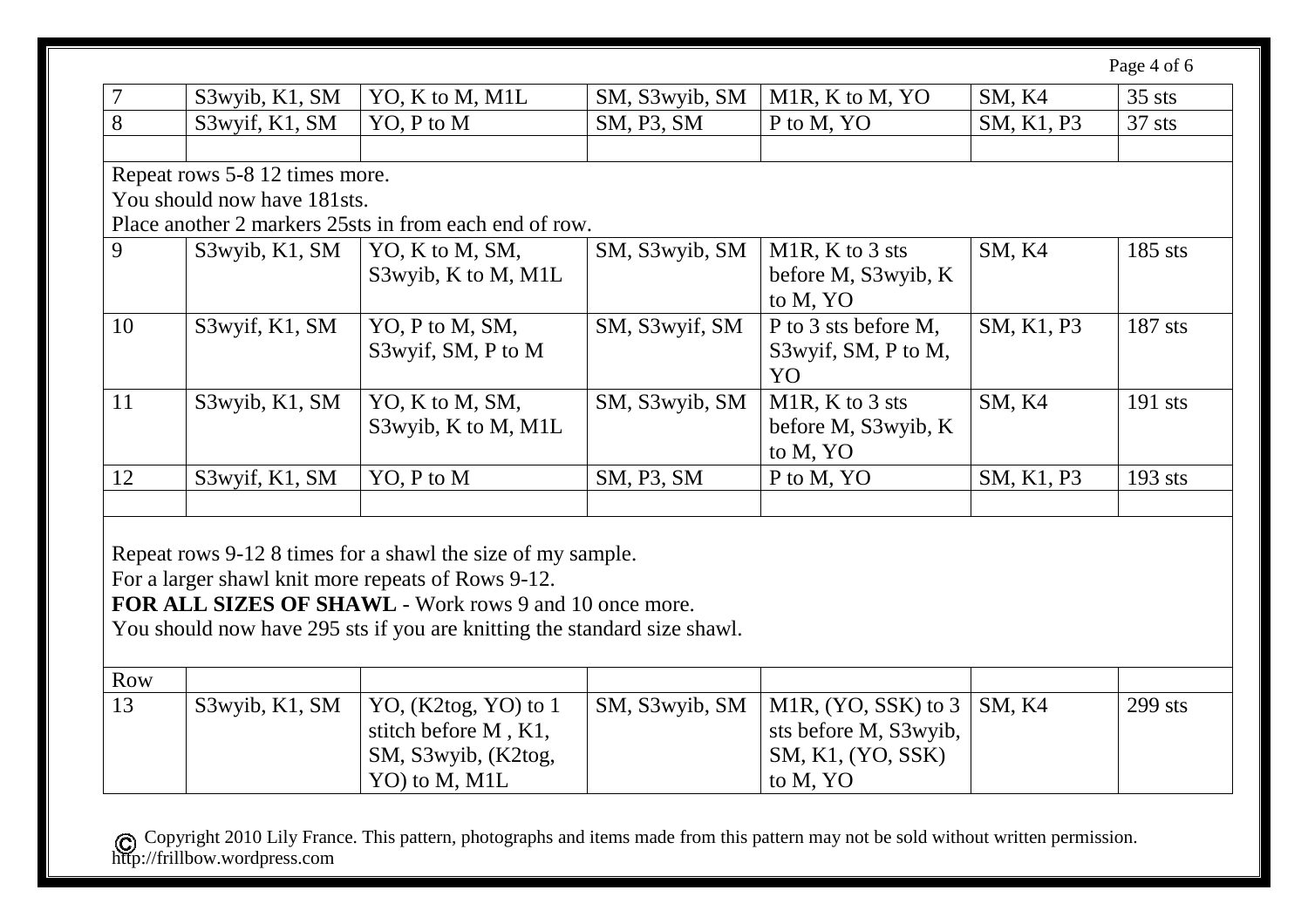|    |                |                              |            |                            |                    | Page 5 of 6 |
|----|----------------|------------------------------|------------|----------------------------|--------------------|-------------|
| 14 | S3wyif, K1, SM | $\vert$ YO, P1, (YO, P2tog,) | SM, P3, SM | $\vert$ P1, (P2togTBL, YO) | $\vert$ SM, K1, P3 | 301 sts     |
|    |                | to 1 st before $M$ , P1,     |            | to 3 sts before M, P3,     |                    |             |
|    |                | SM, P3, (YO, P2tog,)         |            | $\vert$ SM, P1, (P2togTBL, |                    |             |
|    |                | to 1 st before M, P1         |            | YO) to 1 st before M,      |                    |             |
|    |                |                              |            | P1, YO                     |                    |             |

# **Stitch count at end of each repeat:**

### *Rows 5-8*

| First    | Repeat | Repeat | Repeat   | Repeat   | Repeat     | Repeat    | Repeat    | Repeat    | Repeat  | Repeat    | Repeat    | Repeat    |
|----------|--------|--------|----------|----------|------------|-----------|-----------|-----------|---------|-----------|-----------|-----------|
| Pattern  |        | ▃      |          |          |            |           |           |           |         |           |           |           |
| Section  |        |        |          |          |            |           |           |           |         |           |           |           |
| $37$ sts | 49 sts | 61 sts | $73$ sts | $85$ sts | -97<br>sts | $109$ sts | $121$ sts | $133$ sts | 145 sts | $157$ sts | $169$ sts | $181$ sts |

### *Rows 9-12*

| First   |  |  |  | Repeat   Repeat   Repeat   Repeat   Repeat   Repeat   Repeat   Repeat                                                                                                               | Half   |
|---------|--|--|--|-------------------------------------------------------------------------------------------------------------------------------------------------------------------------------------|--------|
| Pattern |  |  |  |                                                                                                                                                                                     | Repeat |
| Section |  |  |  |                                                                                                                                                                                     |        |
| 193 sts |  |  |  | $\frac{1}{205}$ sts $\frac{1}{217}$ sts $\frac{1}{229}$ sts $\frac{1}{241}$ sts $\frac{1}{253}$ sts $\frac{1}{265}$ sts $\frac{1}{277}$ sts $\frac{1}{289}$ sts $\frac{1}{295}$ sts |        |